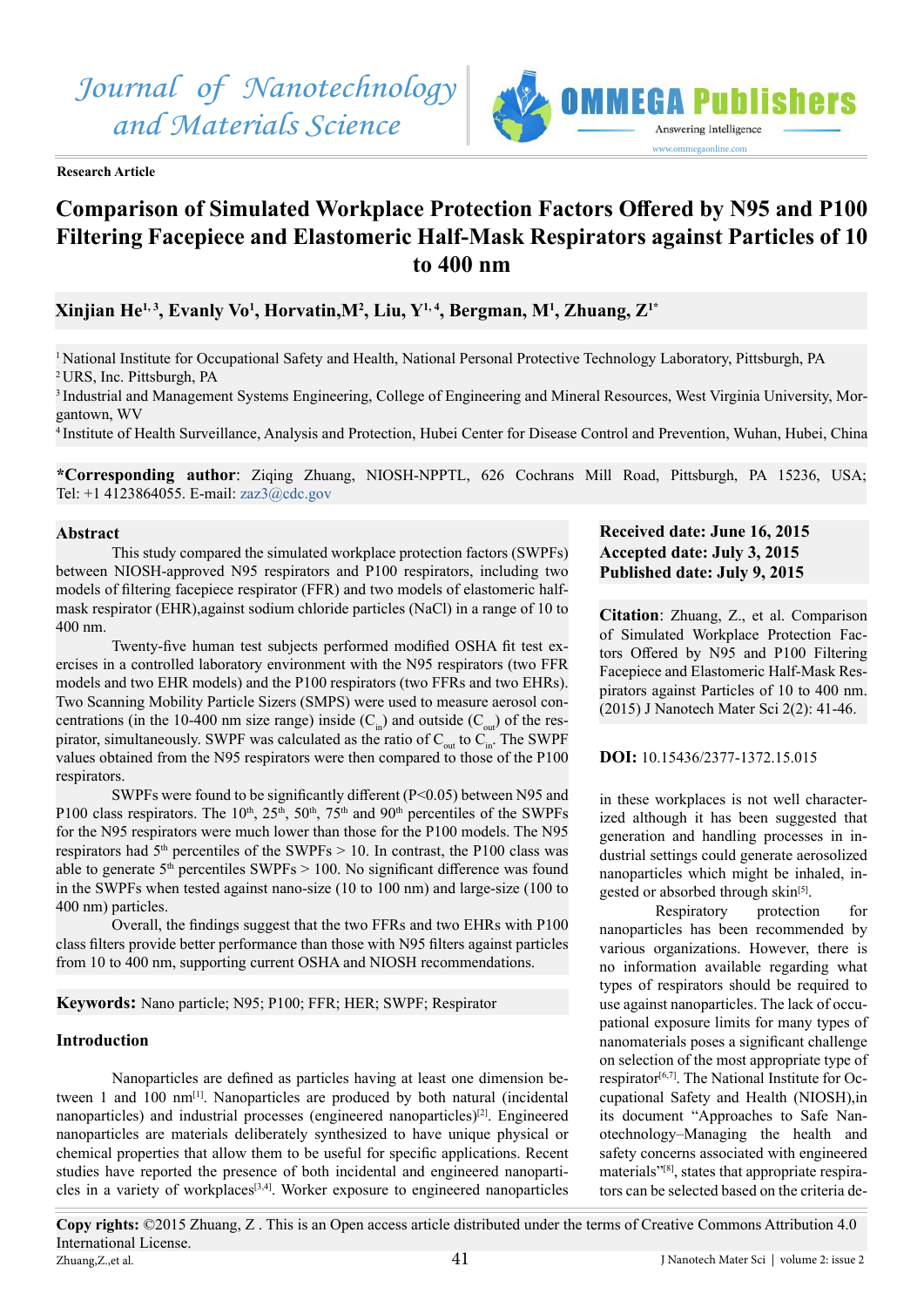

scribed in the NIOSH respirator Selection Logic<sup>[9]</sup>. The Occupational Safety and Health Administration (OSHA) recommends using the applicable General Industry standards for nanotech-nology industries<sup>[\[10\]](#page-5-6)</sup>. The U.S. Environmental Protection Agency (EPA) recommends NIOSH-approved respirators with an Assigned Protection Factor (APF) of at least 10 for nanoparticles such as siloxane-modified silica<sup>[\[11\]](#page-5-7)</sup>. For single and multi-wall carbon nanotubes, however, the EPA recommendation specifies the use of NIOSH-approved tight-fitting air-purifying fullface piece respirators with N100 filters. The U.S. Department of Energy (DOE) recommends the use of half-mask respirators equipped with P100 cartridges/filters for airborne exposures of engineered nanomaterials<sup>[12]</sup>. Other organizations, including the International Standards Organization (ISO)<sup>[\[13\]](#page-5-9)</sup>, have also recommended respiratory protection for workers exposed to nanoparticles.

After examining the use of respiratory protection in 82 nanoparticle manufacturing facilities internationally, it was reported that respirators were used at 22 of the facilities. P100 (FFR or cartridge) type respirators were stated as the most commonly reported typ[e\[14\]](#page-5-10). Dahm et al. found that elastomeric half-mask respirators (EHRs) were the most commonly used fol-lowed by FFRs after investigating 30 workplaces<sup>[\[15\]](#page-5-11)</sup>. A number of studies have reported the filtration efficiency of NIOSH-approved respirators against nanoparticles[\[16-18\]](#page-5-12). It is acknowledged that the filtration efficiency of P100 rated filters is higher than that of N95 rated filters for nanoparticles. However, contribution from the faceseal leakage could be higher for P100 respirators (both FFR and EHR) due to higher breathing resistance (pressure drop) versus N95 $respirators^{[19]}$  $respirators^{[19]}$  $respirators^{[19]}$ , although there is some de-bate<sup>[\[20\]](#page-5-14)</sup>. As a result, the performance for P100 respirators (i.e., any FFR or EHR with aP100 filter) may be similar to the N95  $respirators<sup>1</sup>$  if the respirator does not seal well. If this result is found it would motivate the need for design improvements for P100 FFRs to reduce faceseal leakage. Conversely, if P100 respirators are found to give higher protection then this would support recommendations to use a P100 class respirator. However, besides our recent submitted manuscript<sup>[\[21\]](#page-5-15)</sup>, no data are available for comparing N95 versus P100 FFRs or EHRs using human subjects exposed to nanoparticle aerosols under simulated workplace activities.

The term simulated workplace protection factor (SWPF), defined as the ratio of ambient concentration of a given contaminant to that inside a respirator, is determined under laboratory conditions using test exercises designed to simulate work activities<sup>[22]</sup>. The SWPF takes into account particle penetration pathways such as filter media, faceseal leakage and leakage through the exhalation valve (if equipped) and any other components. Several studies investigated the SWPF for N95 FFRs[\[23-26\]](#page-5-17). The performance of twenty N95 FFRs and one elastomeric respirator was measured in a laboratory setting using a PortaCount Plus<sup>[23,24]</sup>. The 95<sup>th</sup> percentile value for the total penetration for all the fit tested respirators combined was 4% (SWPF=25), which was higher than the OSHA APF for N95 class respirators (APF=10). Some researchers investigated the SWPF for particles < 100 nm for four different models of N95 FFRs using an Electrical Low Pressure Impactor (ELPI)<sup>[27,28]</sup>.

The authors obtained the geometric mean protection factor (PF) of 21.5 for four commercially available N95 FFR models over the eight specific nanoparticle sizes. Nine samples of N95 FFRs for each model were tested and the PF values were <10 for at least one sample for each model, and the PF values were less for particles in the 40-200 nm range compared to the 200-1300 nm range, suggesting that the tested N95 FFRs failed to provide the adequate protection efficiency equivalent to the OSHA APFs against nanoparticles. On the other hand, although the filter media rating (N95 vs. P100) will not change the APF value for a given respirator type, it was recommended that, in the OSHA APF final rule discussion<sup>[\[22\]](#page-5-16)</sup>, a respirator with a higher rated filter (e.g., upgrading from N95 to P100) should be chosen for workplaces with a large percentage of aerosols in the most penetrating particle size (MPPS) range[\[7\]](#page-5-19). For electret filter media (all the respirators tested in this study consist of this type of filter media) commonly used in today's environments, the MPPS values are consistently  $\leq 200$  nm (mostly in the range of 30 to 100 nm), which falls within the nanoparticle size region $[7]$ .

It should be noted that this work was built upon our earlier effort $[21]$ , which investigated performance of eight different respirators against nanoparticles under simulated workplace activities. Using the same data sets obtained from the earlier study, additional data analyses were performed with an overall objective to determine if P100 respirators (FFR and EHR)provide better performance than N95 respirators (FFR and EHR).

# **Materials and Methods**

# **N95 and P100 Respirators**

Two N95 FFRs (cup shape) from two manufacturers (company A and B) were chosen based on their design similarities. Two P100 FFRs (cup shape with exhalation valve) from the same two companies were selected as well. In addition, two N95 EHRs (one from company A and one from company B) and two P100 EHRs (one from A and one from B) were selected for testing. The total number of respirators selected was eight. All eight models are NIOSH-approved and commercially available. All EHRs are dual-filter designs.

# **Experimental Design and Test Procedures**

The experimental design and test procedures have been described in detail by Vo et al<sup>[\[21\]](#page-5-15)</sup>. In brief, the experiments were carried out in a test chamber  $(2.5 \times 1.5 \times 2.5 \text{ m})$  in a controlled laboratory setting. Sodium chloride (NaCl) particles were generated using a six-jet atomizer (Model: 9036, TSI Inc.) and charge-equilibrated by passing them through a <sup>85</sup>Kr electrical charge equilibrator (Model: 3054, TSI Inc.) prior to being released inside the test chamber. A NaCl particle concentration of  $\sim$ 2×10<sup>5</sup> particles/cm<sup>3</sup> was maintained during testing. Three mixing fans inside the chamber were used to circulate the NaCl aerosol. The challenge aerosol was log-normally distributed with a size range of 10–500 nm, a count median diameter of 60 nm, and a geometric standard deviation of 2.88.

The twenty five human test subjects were medically cleared for testing and gave their written consent to participate. The study was approved by the NIOSH Institutional Review

**<sup>1</sup> Notes:** In this manuscript, N95 respirators refer to filtering facepiece respirators (FFRs) or elastomeric half-mask respirators (EHRs) with N95 filters; similarly, P100 respirators refer to FFRs/EHRs with P100 filters.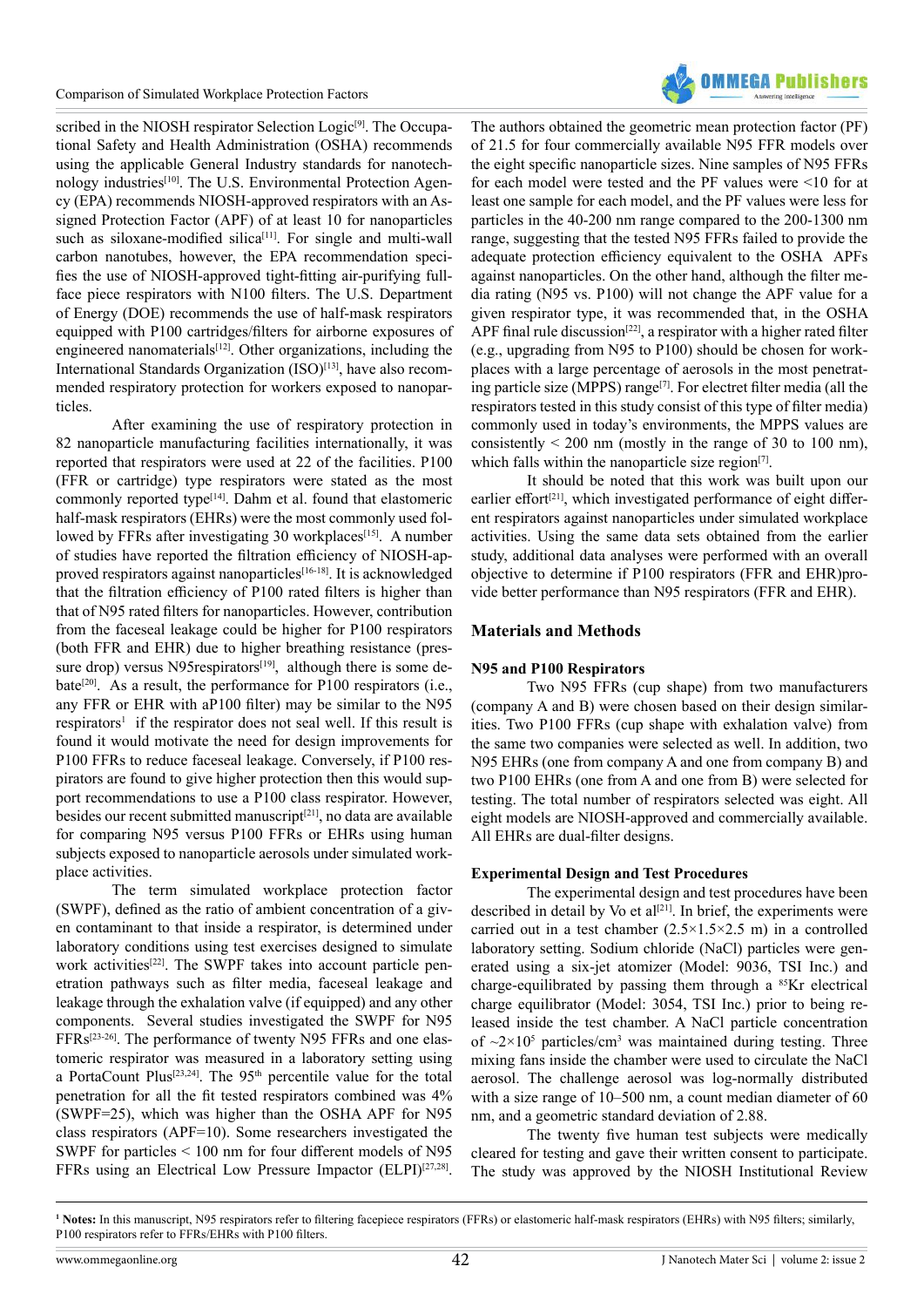Board. Before performing the SWPF test for a particular respirator model, the subject underwent a standard OSHA-accepted eight-exercise fit test using a Porta Count Pro+ (Model: 8038, TSI, Inc.). This fit test was performed to acquaint the subject with the donning and adjustment procedures and to ensure a good fit (i.e., passing fit factor  $\geq 100$ ) could be achieved. Passing fit factors were obtained for all test subject/respirator model combinations. After passing the PortaCount fit test, the test subject wearing the respirator entered the chamber and performed a set of six modified OSHA fit test exercises (3 min for each), which included 1) normal breathing, 2) deep breathing, 3) turning head side to side, 4) moving head up and down, 5) bending over, and 6) simulated reactor cleanout. The simulated reactor cleanout entailed the subject holding a scoop and performing a scooping motion from an empty bucket. Two Scanning Mobility Particle Sampling Systems (SMPS) (Model: 3080 EC with long DMA 3081, Model: 3772 CPC, TSI Inc.) were used to measure aerosol concentrations inside  $(C_{in})$  and outside  $(C_{out})$  of the respirator, simultaneously. The SMPS measures particles in the 10- 400 nm size range at a sampling flow rate of 0.6 L/min. SWPF was calculated as the ratio of  $C_{\text{out}}$  to  $C_{\text{in}}$  for each exercise. The overall SWPF was determined as follows:

$$
SWPF = \frac{6}{\frac{1}{SWPF_1} + \frac{1}{SWPF_2} + \frac{1}{SWPF_3} + \frac{1}{SWPF_4} + \frac{1}{SWPF_5} + \frac{1}{SWPF_6}}
$$

where  $\text{SWPF}_1$  through  $\text{SWPF}_6$  are the simulated workplace fit factors for exercises 1 through 6.

In this study, each subject made three visits to the laboratory. During each visit, all eight respirator models were donned and tested in predetermined random order. A total of 600 tests were performed: 25 (subjects)  $\times$  3 (visits) $\times$  8 (models) = 600 tests.

# **Data Analysis**

SAS version 9.3 (SAS Institute Inc., Cary, NC, USA) was used for data analysis. Normality of the data was obtained by  $log<sub>10</sub>$ -transformation of the data points. Geometric mean SWPF was calculated for each respirator model, and for nanoparticles (10-100 nm) and large particles (100-400 nm) separately. Paired t-tests were performed to analyze the differences in SWPF between the N95 and P100 models of the same manufacturer and face piece type (either FFR or EHR).P-values < 0.05 were considered significant.

# **Results**

# **N95 vs. P100, Filtering Facepiece Respirators (FFRs) SWPF against Nanoparticles (10-100 nm)**

[Figure 1] (top two panels) presents the SWPF values offered by the N95 and P100 FFR respirators (from manufacturers A and B) against nanoparticles (10 to 100 nm). For both FFR A and FFR B, the  $10^{th}$ ,  $25^{th}$ ,  $50^{th}$ ,  $75^{th}$  and  $90^{th}$  percentiles of the SWPFs obtained from N95 FFRs were consistently lower than those produced by P100 FFRs. The  $5<sup>th</sup>$  percentiles of the SWPFs were > 10 for all tested N95 FFRs, which exceeds the OSHA APF of 10 for N95 FFR class respirators. All tested P100 FFRs provided remarkable protection against particles from 10 to 100 nm with the  $5<sup>th</sup>$  percentiles of the SWPFs  $>100$ , which was10-fold better compared to that of the N95 FFRs. The calculated geometric mean (GM) of the SWPFs was 110 for N95 FFR\_A, 114 for N95 FFR\_B, 4571 for P100 FFR\_A, and 9420 for P100 FFR\_B. Paired t-tests revealed that the difference in the SWPFs between the N95 FFRs and P100 FFRs was statistically significant ( $P < 0.05$ ) for both FFR\_A and FFR\_B.



**Figure 1:** Simulated workplace protection factors (SWPF) offered by N95 and P100 filtering face piece respirators (FFRs)(from manufacturers A and B) against nano (10 – 100 nm) and large (100 – 400 nm) particles. Total observations are 73 for N95 FFR\_A, 71 for P100 FFR\_A, 73 for N95 FFR\_B, and 73 for P100 FFR\_B. The box plots show the following: dots (bottom and top) represent 5th and 95th percentiles; horizontal lines (from bottom) represent 10th, 25th, 50th, 75th and 90th percentiles.

|  | Table 1: Percentage of data points below indicated SWPF_Nano for particles size range 10-100 nm |
|--|-------------------------------------------------------------------------------------------------|
|--|-------------------------------------------------------------------------------------------------|

| SWPF | N95 FFR A        | P100 FFR A   | N95 FFR B        | P100 FFR B       | N95 EHR_A        | P100 EHR A       | N95 EHR B        | P100 EHR B       |
|------|------------------|--------------|------------------|------------------|------------------|------------------|------------------|------------------|
|      | $(n=73)$ , %     | $(n=71)$ , % | $(n=73)$ , %     | $(n=73)$ , %     | $(n=70), %$      | $(n=70), %$      | $(n=70), %$      | $(n=70), %$      |
| 10   | $\boldsymbol{0}$ | 1.4          | $\boldsymbol{0}$ | $\boldsymbol{0}$ | $\boldsymbol{0}$ | $\boldsymbol{0}$ | $\boldsymbol{0}$ | $\boldsymbol{0}$ |
| 50   | 13.7             | 1.4          | 20.5             | $\boldsymbol{0}$ | $\mathbf{0}$     | $\boldsymbol{0}$ | 8.6              | $\boldsymbol{0}$ |
| 100  | 43.8             | 1.4          | 42.5             | $\boldsymbol{0}$ | 2.9              | $\boldsymbol{0}$ | 51.4             | $\boldsymbol{0}$ |
| 200  | 82.2             | 4.2          | 72.6             | $\overline{0}$   | 25.7             | $\overline{0}$   | 85.7             | $\boldsymbol{0}$ |

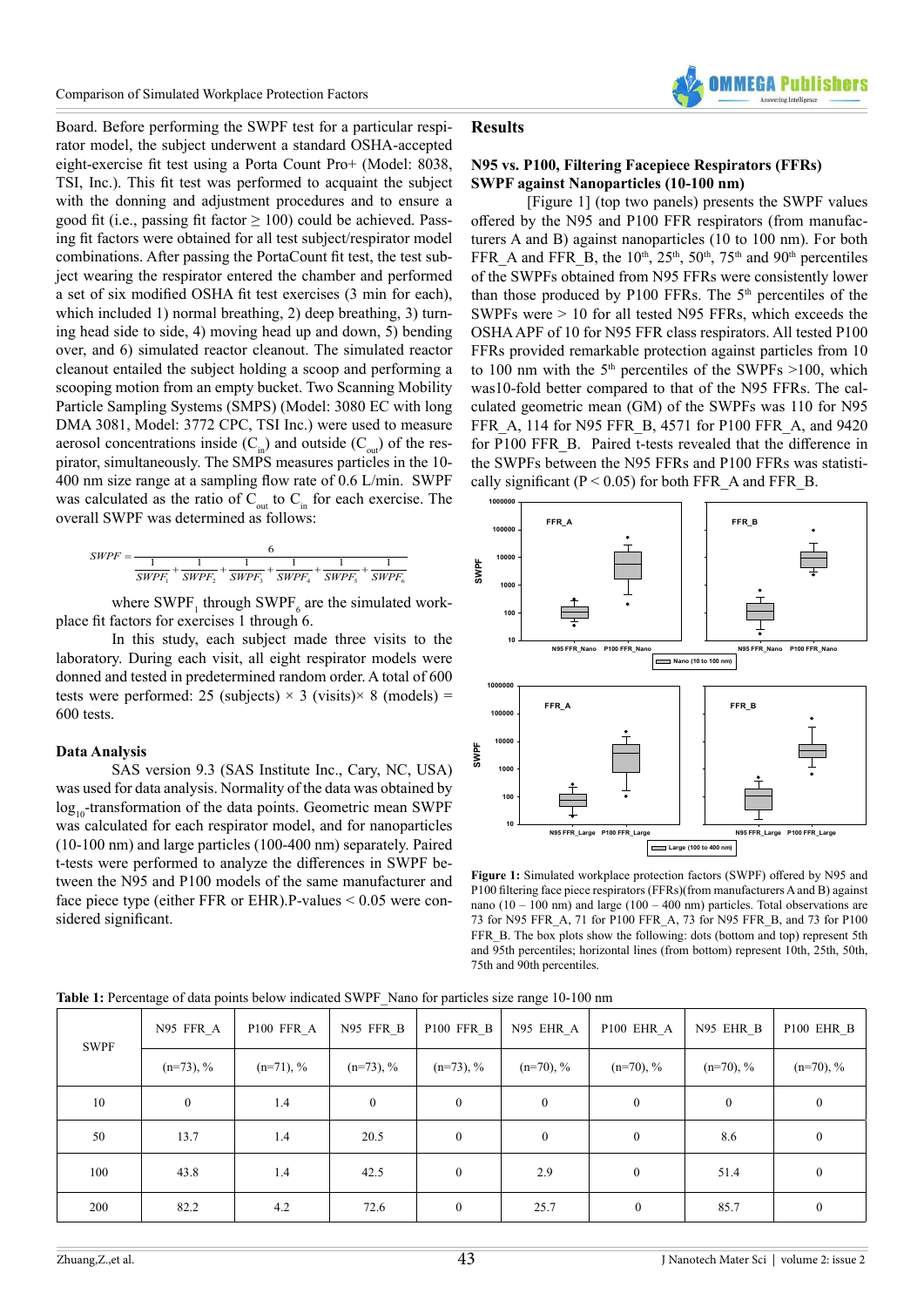[Table 1] shows the percentage of subject-respirator combinations which had SWPFs below 10, 50, 100, and 200 against nanoparticles (10 to 100 nm). For example, no subject  $(0\%)$  had a SWPF < 10 when wearing N95 FFR A, 13.7% had SWPFs<50, 43.8% had SWPFs <100, and 82.2% had SWPFs  $\leq$  200, whereas the corresponding percentages were 0% ( $\leq$ 10), 20.5% (<50), 42.5% (< 100), and 72.6% (< 200) for the N95 FFR B. In contrast, only 4.2% of subjects had SWPFs  $\leq 100$ , and all the subject-respirator combinations achieved SWPFs >200 for P100 FFR\_B. Surprisingly, there was one subject (out of 71 subjects, 1.4%) who had a SWPF < 10 when wearing the P100 FFR\_A. However, this abnormally lowSWPF could be an outlier. It is noted that the total subject respirator combinations for each tested respirator model is less than 75 (25 subjects $\times$ 3 visits) due to a few missing data points or subjects dropping from the study.

# **SWPF against Large Particles (100-400 nm)**

The performance of the N95 and P100 FFRs wasalso evaluated against particles from 100 to 400 nm. The SWPFs offered by the tested FFRs are shown in [Figure 1] (bottom two). Similar to the findings obtained for nanoparticles (10 to 100 nm), the  $10^{th}$ ,  $25^{th}$ ,  $50^{th}$ ,  $75^{th}$  and  $90^{th}$  percentiles of the SWPFs produced by N95 FFRs were consistently lower than those associated with P100 FFRs. As shown in [Table 2], it is clearly seen that lower percentages of subject-respirator combinations were identified for the P100 FFRs, suggesting that fewer subjects had SWPFs below certain values (e.g., 10, 50, 100, and 200) when wearing the P100 FFRs, except for the P100 FFR\_A, which had a percentage of 1.4% (1 out of 71 subjects) that had a SWPF<10. Again, as mentioned above, this could be a result of an outlier. Statistical analyses (paired t-test) confirmed the significant difference (p<0.05) in SWPFs between the tested N95 FFRs and P100 FFRs.

# **N95 vs. P100, Elastomeric Half-mask Respirators (EHRs) SWPF against Nanoparticles (10-100 nm)**

The SWPF values offered by the N95 and P100 EHRs against nanoparticles (10 to 100 nm) are presented in [Figure 2] (top two panels). The GM of the SWPFs calculated for the N95 EHRs were 358 (EHR\_A) and 108 (EHR\_B), whereas the GM values for P100 EHRs were 12605 (EHR\_A) and 11046 (EH-R\_B), respectively. Figure 2 also clearly shows that the  $10<sup>th</sup>$ , 25<sup>th</sup>, 50<sup>th</sup>, 75<sup>th</sup> and 90<sup>th</sup> percentiles of the SWPFs for the N95 EHRs were much lower than those for the P100 EHRs  $(p<0.05$ , paired t-test). The  $5<sup>th</sup>$  percentiles of the SWPFs produced by the N95 EHRs were 111 (EHR\_A) and 41 (EHR\_B), which

were higher than the OSHA APF of 10. On the other hand, the P100 EHRs were able to produce very high 5<sup>th</sup> percentiles of the SWPFs (2344 for the EHR\_A, and 1598 for the EHR\_B).

**EHR\_A**

**10000 100000 1000000**



**Figure 2:** Simulated workplace protection factors (SWPF) offered by N95 and P100 elastomeric half-mask respirators (EHRs) (from manufacturers A and B) against nano  $(10 - 100 \text{ nm})$  and large  $(100 - 400 \text{ nm})$  particles. Total observations are 70 for N95 EHR\_A, 70 for P100 EHR\_A, 70 for N95 EHR\_B, and 70 for P100 EHR\_B. The box plots show the following: dots (bottom and top) represent  $5<sup>th</sup>$  and  $95<sup>th</sup>$  percentiles; horizontal lines (from bottom) represent  $10<sup>th</sup>$ ,  $25<sup>th</sup>$ ,  $50<sup>th</sup>$ ,  $75<sup>th</sup>$  and  $90<sup>th</sup>$  percentiles.

Remarkably, all subject-respirator combinations of P100 EHRs achieved SWPFs >200 [See Table 1]. When the N95 EHRs were worn, 25.7% of subjects had SWPFs <200 for N95 EHR A and 85.7% for N95 EHR B. No subjects (0%) had SWPFs <10.

#### **SWPF against Large Particles (100-400 nm)**

When used against particles from 100 to 400 nm, the P100 EHRs produced much higher SWPFs compared to N95 EHRs [See Figure 2, bottom two]. The calculated GM values were 7692 and 5977 for the P100 EHR A and EHR B, respectively, but only 188 and 218 for the N95 EHR\_A and EHR\_B, suggesting that the P100 EHRs offered significantly better protection (p<0.05, paired t-test) than the N95. This finding was also supported by the results listed in [Table 2]. All SWPFs produced by P100 were  $>200$ , whereas 67.1% and 44.3% of the SWPFs were below 200 for N95 respirators A and B.

**Table 2:** Percentage of data points below indicated SWPF\_Large for particles size range 100-400 nm

| <b>SWPF</b> | N95 FFR A    | P100 FFR A   | N95 FFR B    | P100 FFR B     | N95 EHR A        | P100 EHR A       | N95 EHR B   | P100 EHR B  |
|-------------|--------------|--------------|--------------|----------------|------------------|------------------|-------------|-------------|
|             | $(n=73)$ , % | $(n=71)$ , % | $(n=73)$ , % | $(n=73)$ , %   | $(n=70), %$      | $(n=70), %$      | $(n=70), %$ | $(n=70), %$ |
| 10          | $\mathbf{0}$ | 1.4          | 1.4          | $\theta$       | $\theta$         | $\boldsymbol{0}$ | $\theta$    | $\theta$    |
| 50          | 30.1         | 1.4          | 32.9         | $\theta$       | $\boldsymbol{0}$ | $\boldsymbol{0}$ | 4.3         |             |
| 100         | 61.6         | 4.2          | 47.9         | $\overline{0}$ | 8.6              | $\boldsymbol{0}$ | 10          | $\theta$    |
| 200         | 86.3         | 9.9          | 78.1         | $\overline{0}$ | 67.1             | $\boldsymbol{0}$ | 44.3        |             |

**EHR\_B**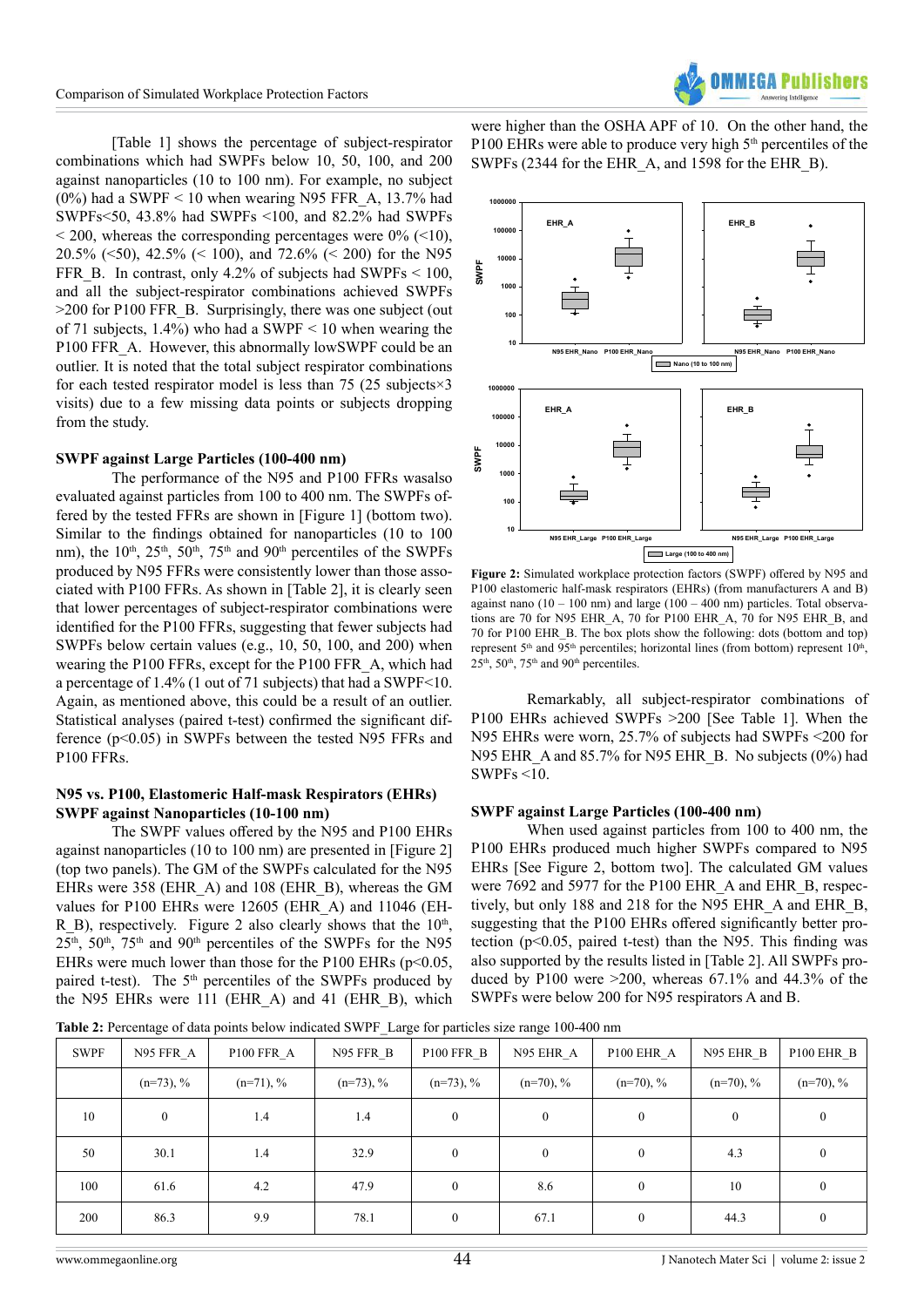

# **Discussion**

Respiratory protection against exposures to engineered nanoparticles has been recommended by various organizations such as NIOSH, OSHA, EPA, ISO, etc. To date, no studies (besides our submitted work[\)\[21\]](#page-5-15) have included both N95 and P100 respirators (FFR and EHR) to investigate SWPFs againstnanoparticles. In our earlier effort<sup> $[21]$ </sup> several objectives were addressed: 1) measure simulated workplace protection factors (SWPFs) for both FFR and EHR types as a function of particle size; 2) determine if individual models within each type provide the expected level of protection; and 3) compare SWPF levels between class N95 and class P100 respirators and between FFR and EHR types. Only limited analysis of the third objective was performed in the previous work. In comparison, in this manuscript we reported the 5<sup>th</sup>, 10<sup>th</sup>, 25<sup>th</sup>, 50<sup>th</sup>, 75<sup>th</sup>, 90<sup>th</sup> and 95<sup>th</sup> percentiles offered by N95 vs P100 for FFR [Figure 1], and for EHR [Figure 2]. We also analyzed the percentage of data points below indicated SWPF (e.g., 10, 50, 100, and 200 nm) for particles of 10-100 nm [Table 1] and for particles of 100-400 nm [Table 2]. The corresponding discussion on those results were presented in the text body of the manuscript.

As the first of its kind, this study, along with our earlier effort<sup>[\[21\]](#page-5-15)</sup>, revealed that the tested P100 respirators were generally able to provide at least 10 times better protection than the N95 when used against nano-size (10 to 100 nm) and large-size (100 to 400 nm) particles, which was true for both the FFR and EHR classes. This finding supports the current OSHA and NIOSH recommendations that a higher rated filter (e.g., changing from N95 to P100) should be chosen for workers to receive a better respiratory protection when exposed to a high percentage of nanoparticles in the workplace. Although the performance of the N95 respirators was less than the P100, the  $5<sup>th</sup>$  percentiles of the SWPFs were all greater than the OSHA APF of 10 for the tested N95 respirators; however, it is noted that the SWPFs were obtained under well-controlled laboratory conditions, thus the results may not represent the true protection levels in the field. In actual workplace environments involving higher work actives (higher work load), the protection levels would be expected to be lower[\[27,29\].](#page-5-18)

Though no study has compared N95 versus P100 respirators worn by human test subjects in a simulated workplace environment, several SWPF studies were conducted for various types of N95 respirators. Dulinget al. reported SWPFs of three types of respirators (N95 EHRs, N95 FFRs, and surgical masks) using a PortaCountPlus<sup>[\[30\]](#page-5-20)</sup>. They found that 14% of the subject-respirator combinations had SWPFs < 10. However, when only subjects who passed a quantitative fit testing were included, all combinations showed SWPFs >10. Our results agree with the quoted study in that all tested N95 FFRs had SWPFs > 10. As mentioned in the methods section, all 25 human subjects passed a fit test screening before entering the exposure chamber for the SWPF test.

Fit testing is required under the OSHA Respiratory Protection Standard when tight-fitting respirators (including N95 and P100 FFRs and EHRs) are used<sup>[31]</sup>. However, not all workplaces are in compliance<sup>[32]</sup>. The importance of fit testing has been discussed elsewhere<sup>[24,28]</sup>. Coffey et al. demonstrated that when a fit test was applied to the test subjects, the 95<sup>th</sup> percentile of total penetrations (equal to 1/SWPF) dropped from 33% to

only 4%, and they concluded that fit-testing of N95 respirators is necessary to ensure the expected level of protection<sup>[\[24\]](#page-5-23)</sup>. Another study conducted by Reponen et al. reported the same trend for N95 FFRs that 29% had  $PFs < 10$  when all subjects were included, whereas 9% had PFs < 10 when only including the subjects who passed the fit testing<sup>[18]</sup>. While 9% of subject-respirator combinations had  $PFs < 10$  in the latter quoted study, no subjects  $(0\%)$  had SWPFs  $\leq 10$  in this study. The possible factors causing the difference are different respirator models used (different fitting characteristics of the respirators), the size range of the challenge aerosols (0.04 to 1.3 µm in the quoted study), different sample flow rate (10 L/min in the referenced study), methods of measurement (ELPI used in their study), and subject variability (training received, motivation, age, facial characteristics etc.).

Another interesting finding of this study is that no statistical significance ( $P > 0.05$ ) was identified in SWPF values against nanoparticles (10 to 100 nm) versus large particles (100 to 400 nm) after controlling the respirator model. Although several studies have demonstrated that total inward leakageis de-pendent on particle size<sup>[\[29,33,-35\]](#page-5-25)</sup> others found that the effect of particle size on TIL became less significant at lower flow rates  $(5-20 \text{ L/min})^{[19,36]}$ . In addition, in this study the particles wereonly separatedinto two sizes (nano-size from 10 to 100 nm, and large-size from 100 to 400 nm). Further data analysis would need to be performed to determine if other particle size ranges caused significant differences. However, this was not the goal of the current study.

There are a few limitations of this study. First, the SWPFs were measured under laboratory condition, which may overestimate the protection offered by the tested respirators. Our future study will determine if those respirators provide the expected level of protection for workers in real nanoparticle workplaces using portable size-selective instruments. The second limitation was the challenge aerosol (NaCl particles) used in the study, which may not be representative enough to reflect true particle characteristics (e.g., particle size, shape, density, charge, size distribution etc.). Therefore, field studies are necessary in the future to better understand the respiratory protection against various nanoparticles.

# **Conclusions**

The important finding was that the tested P100 FFRs and EHRs had significantly higher SWPFs compared to the N95 FFRs and EHRs, which is in agreement with our recent wor[k\[21\].](#page-5-15) Most of the N95 respirators achieved 5thpercentiles of the SWPFs  $> 10$  when tested against nano-size (10 to 100 nm) and large-size (100 to 400 nm) particles, whereas the P100 class was able to generate  $5<sup>th</sup>$  percentile SWPFs  $> 100$ , which was tenfold greater than the N95 class. When the same respirator model was tested, it offered similar protection against nano-size and large-size particles. Overall, the findings suggest that the P100 respirators provide better performance than the N95 against particles from 10 to 400 nm, supporting current OSHA and NIOSH recommendations.

# **Acknowledgement**

The authors thank NIOSH colleagues Ronald Shaffer, Lee Portnoff, Kenny Kim, and Zhipeng Lei for their valuable review comments on the manuscripts.